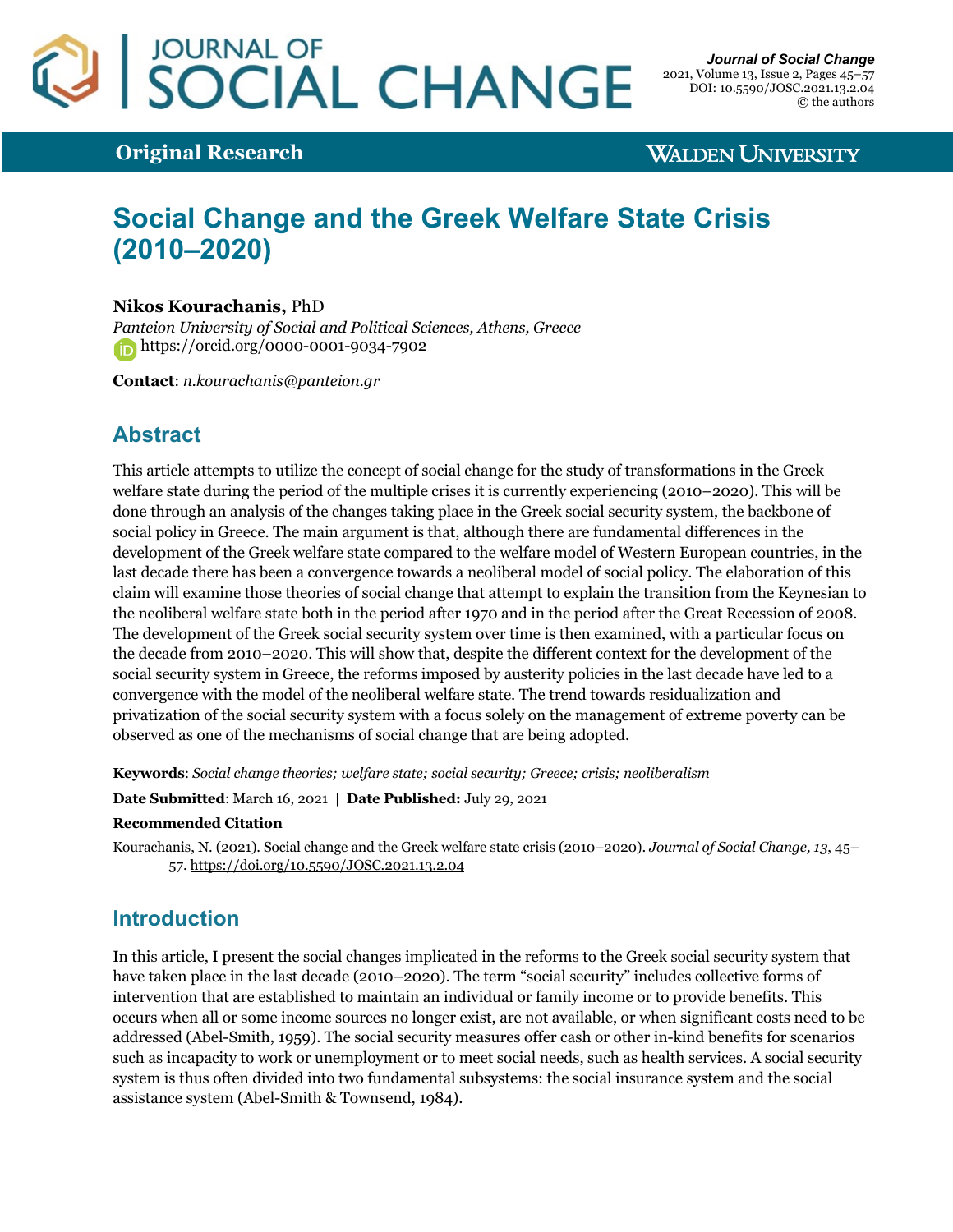The social changes that influenced the formation of the welfare state in Greece differed significantly from those of the welfare state models of Western Europe (Petmesidou, 2006). However, the effects of the Great Recession of 2008 have led to the Greek model following a trend of convergence with the dominant neoliberal model of the welfare state (Dimoulas & Kouzis, 2018).

The last decade has been marked by a series of abrupt changes in the Greek social security system because of the austerity policies that have been adopted. The Greek state found itself unprepared to handle this unfavorable economic situation. This gave the financial markets an opportunity to attack the Greek state. Consequently, the European Union's (EU's) dominant political forces used debt as a tool of control (Fouskas & Dimoulas, 2013) and forced the country to adopt methods of "punitive" fiscal discipline.

Greece was driven to requesting international financial assistance. The EU, together with the European Central Bank and the International Monetary Fund, imposed harsh austerity policies on the Greek government (Papatheodorou, 2015). Significant reductions in pensions and welfare benefits, restrictions on social services, the introduction of a fee for access to the national health system, and the general promotion of private health services (Petmesidou, 2017) are some of the extensive rearrangements to the Greek social protection system during the years of the crisis.

Within this painful environment, the concept of social change has specific characteristics that are related to the content of the reforms being promoted. To develop this line of thinking, I first present the relationship between social change and the welfare state. I then examine the Greek case in the past decade, with its multiple social changes, with a focus on the Greek social security system and reform efforts.

## **Social Change and the Welfare State**

## **The Emergence of Social Change**

The concept of social change has played a central role in the study of social phenomena since the 19th century. Awareness of the changes taking place at the economic, technological, productive, and environmental levels and, above all, their impact on people's living conditions have led many sociologists to the adoption of this concept (Sztompka, 1993). Social change does not have an a priori positive or negative meaning; this depends instead on the nature of the transformations that are taking place.

Thus, theories of social change over the decades of the 20th century have mostly focused on the nature of capitalist development and how it is transformed into social development or otherwise. These theories are, therefore, attempts to analyze and understand the transformations that are taking place in capitalist societies, mainly at the macro-level (Abercrombie et al., 1984). As might be expected, the welfare state was not part of the earliest attempts to analyze social change. This is because the first attempts to understand social transformation predate the development of the welfare state in the mid-20th century (Béland & Waddan, 2012).

For almost two centuries, the science of sociology has been able to develop many approaches to the concept of social change. This highlights the dynamic nature of approaches to social change, as well as the diversification of social issues (Jimenez et al., 2014). According to Strasser and Randall (1981), social change refers to the difference between before and now. A similar definition describes social change as an attempt to highlight the significant changes that have taken place in the underlying structure of an object or situation over time (Fairclough, 1992).

The main factors that trigger processes of social change in modern societies are economic, political, and cultural influences. In economic effects, significant influences have been exerted by the restructuring of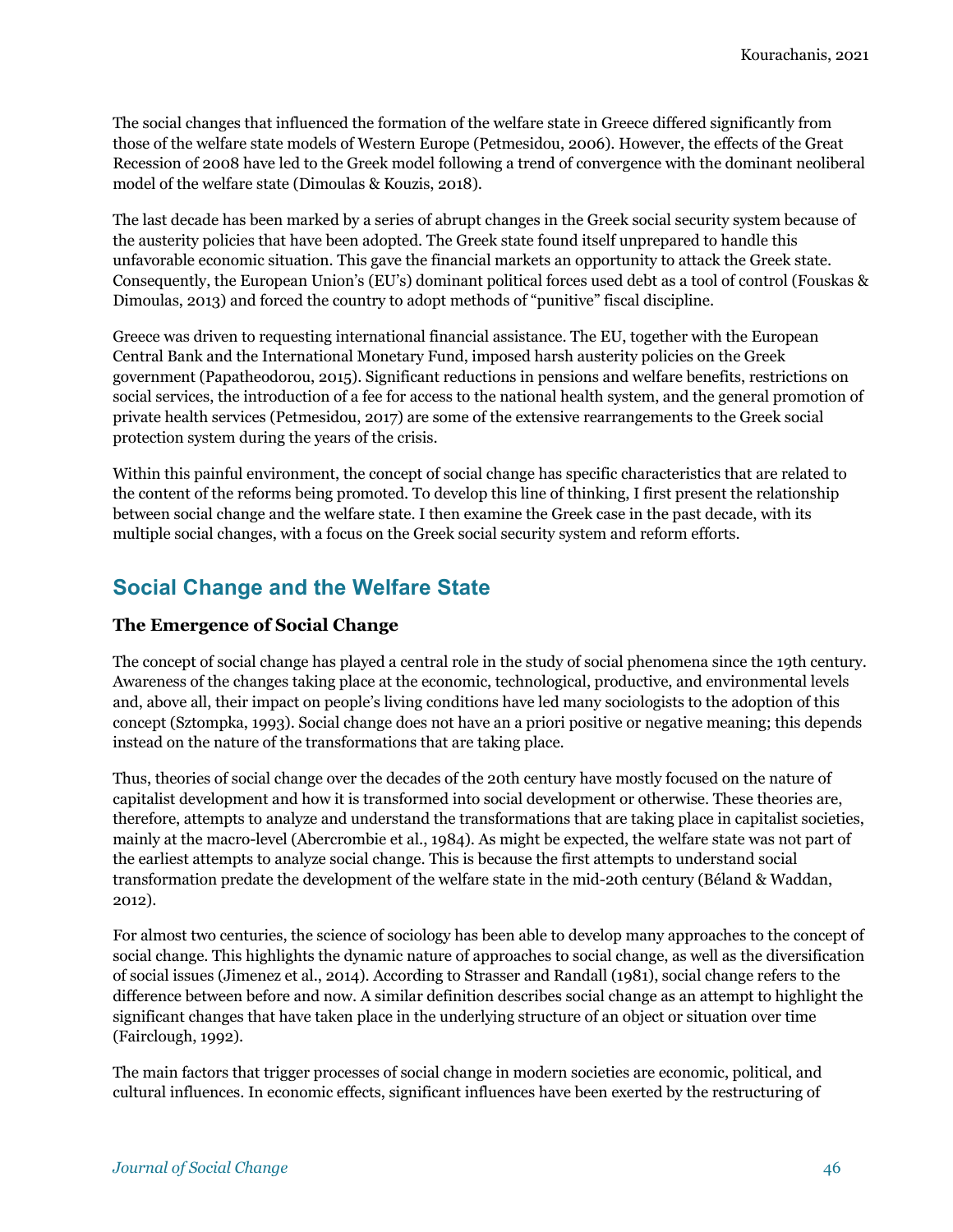industrial and postindustrial capitalism. Capitalism promotes the constant revision of technology and production and is a weighty variable in social change. Political developments also play an important role in bringing about social change. The efforts of supranational and national political leaders to increase their influence and affect decisions in favor of their political agenda are important parameters in activating processes of social change. Finally, developments that extend to the wider realm of cultural norms also affect social change. The reconfiguration of the prevailing values and perceptions around people's daily lifestyles and living conditions can lead to widespread social upheavals (Giddens, 1997; Sztompka, 2000; May, 2011).

But what can social change mean in terms of the welfare state? Does the inherently dynamic nature of social change affect its character? Since the welfare state is formed within organized societies, it is reasonable to expect that it is influenced by the parameters that bring about social change (economic, political, cultural). In recent decades, the debate over new social risks has enriched the dialogue on social change and given it new dimensions. Such issues are the pressures that have been placed on national social protection systems, such as demographic aging, changes in family structure, and the transition to a postindustrial economy (McCashin, 2019).

The spectrum of all these changes can be seen in the transformations made to the character of the welfare state in different historical periods. To understand this issue, I will discuss three interpretive approaches to social change: (1) the Keynesian model of the welfare state; (2) the neoliberal welfare state from the 1970s to 2008; and (3) the neoliberal welfare state from the Great Recession of 2008 until today.

## **Social Change and the Welfare State Transformations**

During the initial phase of the development of theories of social change in the 19th century, the effect of industrialization on European societies was the focus of study. Analyses such as those by A. Comte, H. Spencer, and E. Durkheim functionally examined the basic stages of the development of societies through an evolutionary theory. In contrast, the approach used by Karl Marx saw social conflict as the spirit that led to social change (Smith, 1973).

Theories of social change began to intersect with the transformations of the welfare state shortly after the middle of the 20th century. Since the 1960s, attempts to interpret the expansion of the functions of the state into the social arena have adopted various approaches. Different schools of thought have been used. Functionalist and Marxist approaches, interpretations of power resources theory, and historical institutionalism have been used in an attempt to interpret the development of social protection measures within the capitalist system.

A first group of theories, governed by functionalist characteristics, sees the development of the welfare state as a mature need of society or of capitalism. This group includes at least three subinterpretations of the transition to the Keynesian welfare state; notably, structural or operational approaches that place an emphasis on (1) industrialization (Flora & Alber, 1981; Kerr, 1960; Wilensky, 1975); (2) the modernization of society (Hill, 1980; Rostow, 1960); and (3) the needs of mature capitalism (O'Connor, 1973; Rimlinger, 1971 ). A second group draws on other Marxist approaches, such as that of Offe (1984), pointing out that the Keynesian welfare state was consolidated because previous forms of social solidarity (family, church) could no longer meet the needs of the working class within an urbanized society.

A third category of interpretations is the power resources theory. This approach argues that the varying degrees of trade union activity and working-class mobilization produce variations in the morphology of the different welfare states (Korpi, 1983). A fourth school of interpretation is that of historical institutionalism. In terms of social policy, historical institutionalism examines the causal relations for the economic and institutional reforms that led to the formation of the Keynesian welfare state (Skocpol, 1992).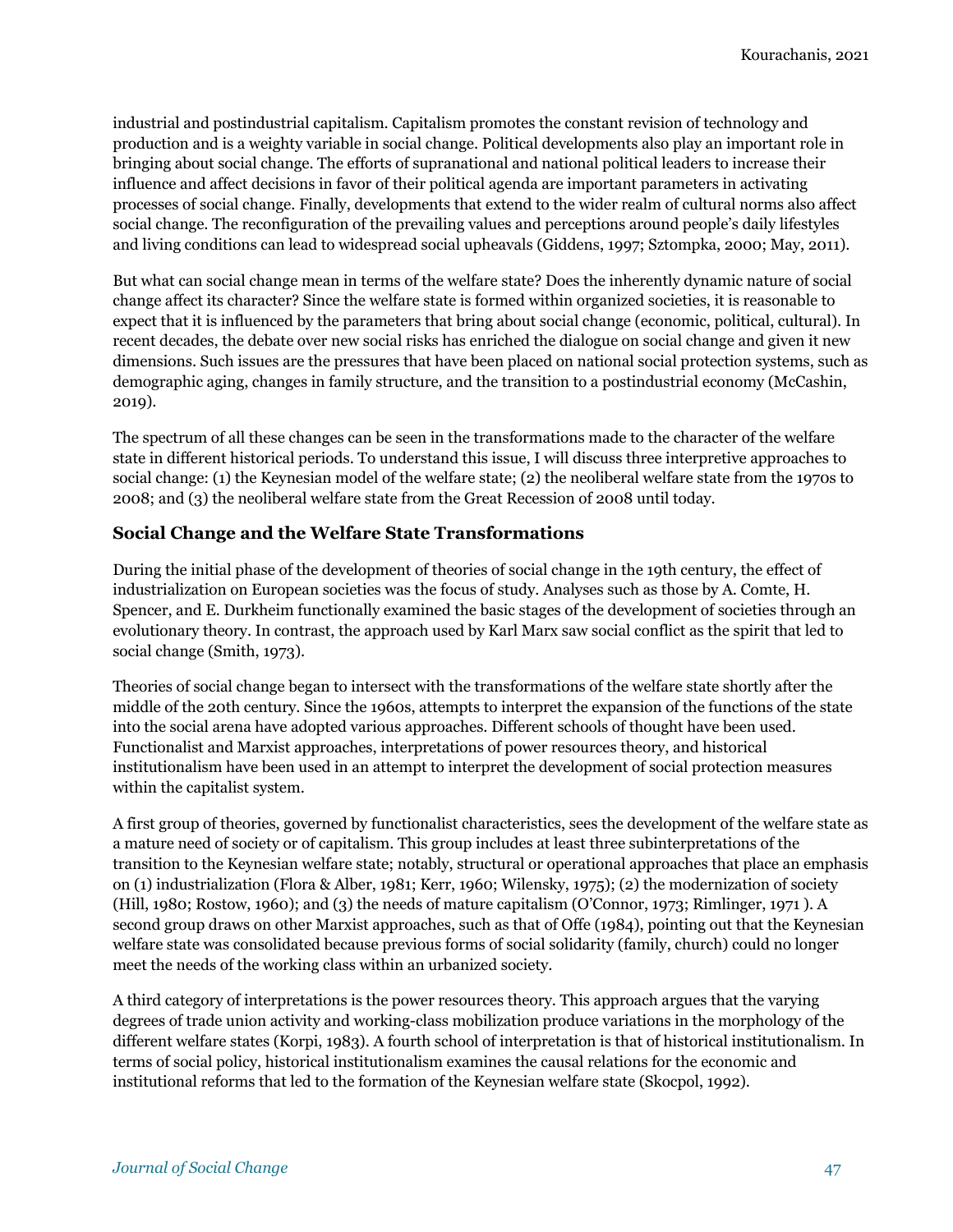The welfare state crisis of the 1970s triggered a new phase of social changes that led to the consolidation of the neoliberal welfare state. Different schools of thought have formulated their own interpretations of this social change. A first interpretive approach highlights the emergence of new social risks. According to Taylor-Gooby (2004; Taylor-Gooby et al., 2017), the dynamics of globalization and the transition from an industrial to a postindustrial society, extensive changes in family structure and gender relations, but also the long period of economic recession, high unemployment, and the trend toward demographic aging have created a climate that differs significantly from that of the first postwar decades in which the Keynesian model developed.

A second major category that seeks to explain the phenomenon of the transition to the neoliberal welfare state is the neoinstitutionalism approach. According to neoinstitutionalism, significant social changes, such as those mentioned previously, have weakened the role of the state. Nonetheless, and despite the cuts, the social benefits have shown a relative resilience (Pierson, 2001). A third interpretive approach to the changes that have led to the neoliberal welfare state derives from the power resources theory, with an emphasis on the role of business. The strengthening of corporate power in the new globalized context of strengthening market freedom and shrinking the state has enabled them to further influence social policymaking (Swenson, 2002).

The Great Recession of 2008 is, for many scholars (e.g., McBride et al., 2015; Taylor Gooby et al., 2017), a second phase of social change that has strengthened the neoliberal welfare state. The economic crisis was used as an opportunity for major and profound social changes with a focus on the further residualization of social protection systems and the privatization of social policy. Several different approaches, influenced by neoinstitutionalism, fiscal sociology, and also discourse theory, have formulated their arguments in this context.

Neoinstitutionalism approaches focus on the different varieties of capitalism. Central to this analysis is the growth model that has been adopted by institutions on a global and European scale as well as the impact on national economies (Iversen et al., 2016). The established rules of the institutions have not provided procedures by which national governments can balance the current budget deficits. In addition, there are no institutional means for tackling global imbalances, with the result that different models of capitalist development are reproduced in ways that cause recurring economic problems, such as the recent Great Recession (Iversen & Soskice, 2013). Other studies with their origins in neoinstitutionalism describe the Great Recession of 2008 as the culmination of fiscal control processes that began with the 1970 oil crisis. These processes, under the influence of neoliberalism, took the form of state policies designed to weaken the framework for the protection of employment and to resolutely rearrange the balance of social forces in favor of the capitalist class (Heyes et al., 2012).

A second category is those interpretations that have the characteristics of fiscal sociology (see Kotsonopoulos, 2016, pp. 223–234). In his book *Capitalism Hits the Fan*, Richard Wolff (2009) interprets the 2008 crisis as a consequence of the mix of the profit explosion after 1970, the expansion of the debt-driven financial system, and the real estate bubble. The phenomenon of over-indebtedness has been studied by Maurizio Lazzarato (2011). The financial crisis of 2008 was a turning point for the complete transformation from the welfare state to the construction of the indebted man, a goal that has been pursued for four decades by the dominant political forces. Thus, the austerity policies consolidated by the neoliberal political program focus on sharp cuts in social protection systems and government services in general (Lazzarato, 2011). In addition, the study by Wolfgang Streeck (2014) argues that the crisis of 2008 is part of the deep process of restructuring the Keynesian capitalist model that began in the 1970s. The Great Recession of 2008 brought forth this very conflict between the will of the citizens and the markets (Streeck, 2014).

The third interpretive approach focuses on the discourse that has been constructed to legitimize the residual tendency of the welfare state. This interpretation refers to the broader context that has emerged in public discourse on the legitimacy of deregulatory interventions but also to the eloquent content that accompanies them (Hollanders & Vis, 2013; Vis, 2009). Here, the systemic media, government representatives, and other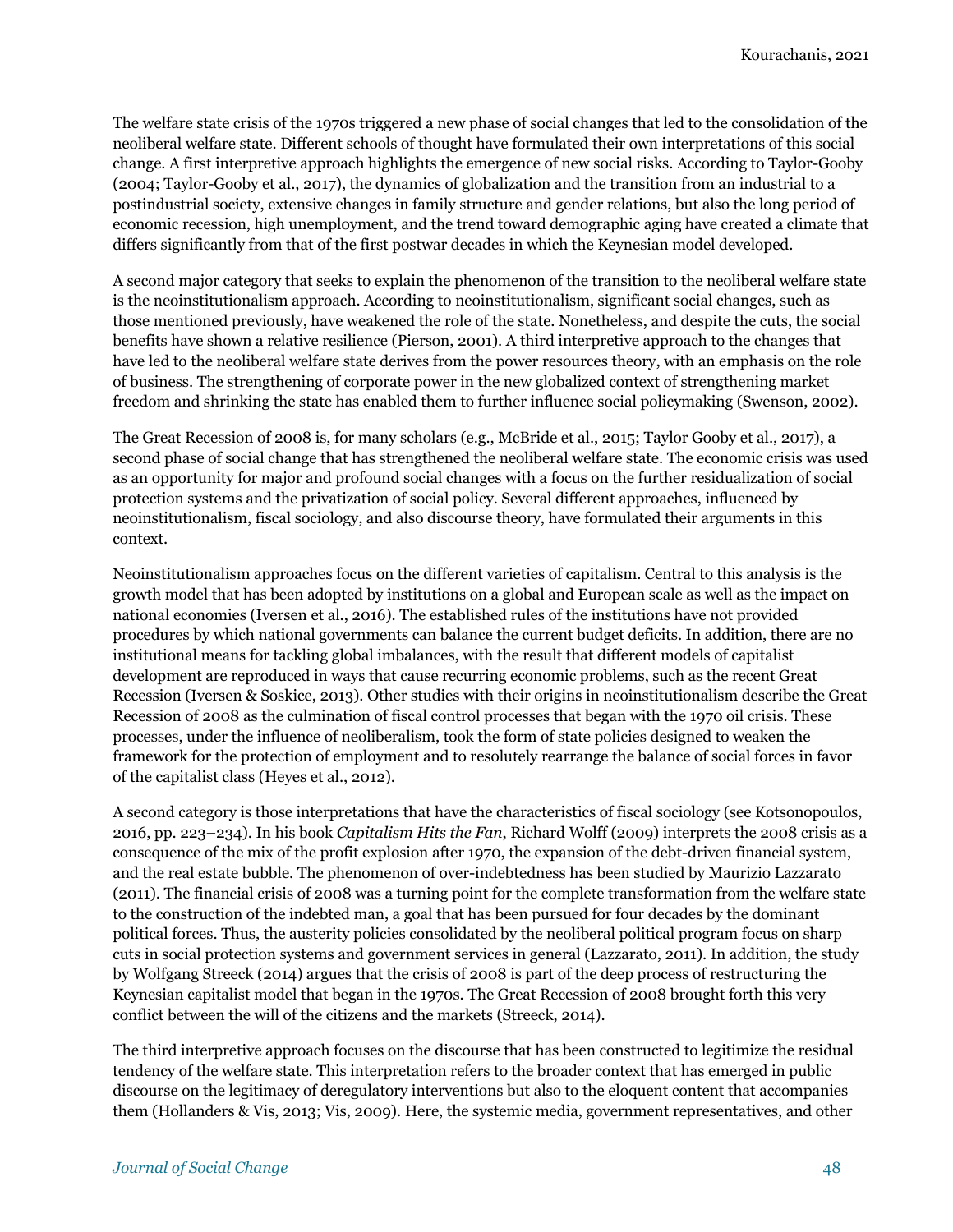formal or informal actors influencing public opinion are recruited to promote the reduction of social spending as necessary or as interventions that serve to sustain the social protection system in the long run (Petmesidou, 2014).

From these brief remarks, one understands that the relationship between social change and the welfare state is extremely complex. The synthesis of different interpretive projects is considered necessary to make the understanding of the changes that take place at a macroscopic level more feasible. The rest of this manuscript will examine the social changes that occurred in the Greek social security system during the decade of multiple crises (2010–2020). Following the advice of social change scholars (such as Strasser & Randall, 1981), I will start with the features of the evolution of the social security system in Greece until 2010 so the magnitude of social change can be adequately understood.

## **Social Change and the Development of the Greek Welfare State**

The development of the Greek welfare state deviates from the development model of the welfare states of Western Europe, as is also the case with the other countries of the European South (Ferrera, 1996). There are thus significant differences in the interpretive approaches, compared to those previously presented. A large part of the historical sociology bibliography attributes this fact to the peculiar development of the Greek social sphere. A central tool for understanding these issues is the concept of dependence, which is seen as a social phenomenon concerning power relations between the Centre and the Periphery. To be precise, the concept relates to the negative effects of capitalist development in the countries of the Periphery and the investigation of internal class structures (Petmesidou-Tsoulouvi, 1984). The welfare state in Greece did not develop in conditions of normalcy and continuity. Its most central body was the social security system, which was typified by profound fragmentation, segmentation, and obvious forms of inequality between social groups (Venieris, 1994).

I will argue that, despite the significant differences in economic, political, social, and cultural parameters that have led to social changes in the Greek welfare state compared to Western European countries, the last decade has seen a process of convergence in terms of a race to the bottom (Kourachanis, 2020). The austerity policies imposed by the economic and, most recently, pandemic crises have resulted in the acceleration of residualization trends and the privatization of social policy (Dimoulas & Kouzis, 2018). The consequence of the implemented policies is a process of social change that is still evolving to put the Greek welfare state onto the track of the neoliberal political model in an even more intense way.

## **The Evolution of the Greek Social Security System Until the Great Recession**

During the period of the establishment and development of the Greek social security system, significant deficiencies, weaknesses, and inequalities were observed. The social insurance system has been undermined by fragmentation, the lack of effective social dialogue, political timidity in the face of political costs, misuse of insurance fund reserves and inequalities in privileges, and benefits for different occupational groups. However, the social assistance system was developed in a fragmented manner and very late. In short, the safety net was insufficient (Petmesidou, 2006). Within such conditions, the institution of the family substituted for the multiple shortcomings of state social policy (Ferrera, 1996). The institutional development of the two main pillars of each social security system (social insurance and social assistance) is presented next.

#### **Social Insurance**

From the founding of the Greek state until the interwar period in Greece, social insurance funds were mainly established by occupational unions. The first major state intervention in social insurance was Law 2868/1922, which established the obligation to provide social insurance for employees in urban areas. A decade later, Law 5733/1932 and Law 6298/1934 sought to consolidate insurance policies through the establishment of the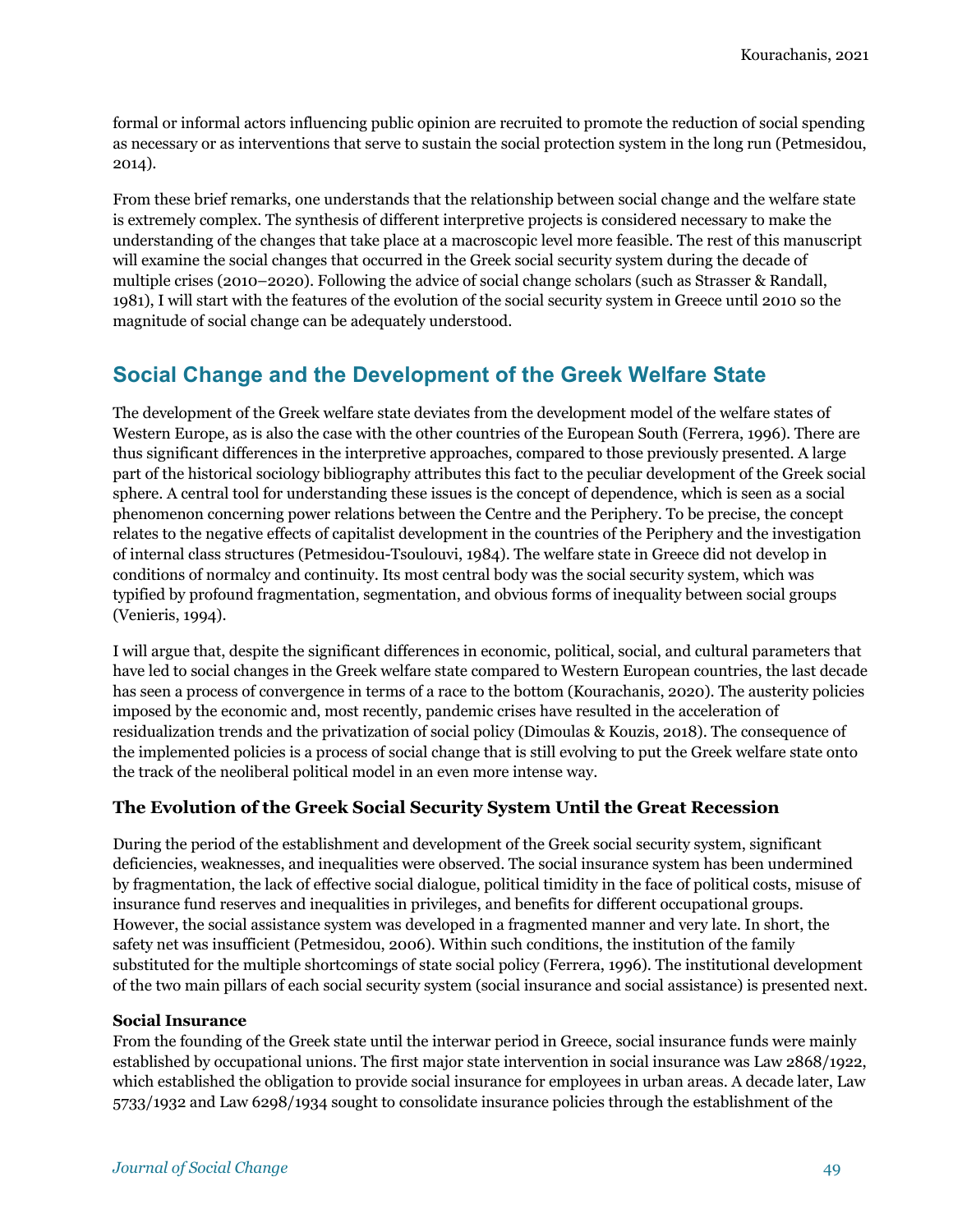Social Insurance Institute (IKA). The basic principles laid down for IKA were strongly influenced by the Bismarckian tradition (Venieris, 1994).

After the end of World War II (1940–1944) and the Greek Civil War (1946–1949), the victorious right-wing forces were called upon to develop a plan for the reconstruction of Greek society. Law 1846/1951 reorganized health and unemployment insurance and introduced the obligation for the tripartite financing of IKA with state participation. In 1961, with Law 4169, the Agricultural Insurance Organization (OGA) was established to provide insurance coverage to farmers. OGA benefits were initially based on the Beveridge insurance model, financed by general taxation (Tsalikis, 1967).

The election of the social-democratic government of the Panhellenic Socialist Movement (PASOK ) in 1981 brought large increases in pensions and the general development of the social policy of the Greek state. These increases were not part of a broader long-term plan for the sustainability of the insurance system, with the result that its budget deficits multiplied. Since the early 1980s, IKA has faced serious sustainability problems (Venieris, 1994).

The electoral victory of the right-wing party (i.e., New Democracy ) in 1990 led to widespread cuts in social security. In general, privatization efforts were made in all areas of social policy. Law 1902/1990 sought to increase the retirement age, set limits on maximum pensionable earnings, deal with contribution evasion, and increase the required contributions. Law 2084/1992 established a new pension system for those entering the labor market after 1993, with a general retirement age of 65 years.

The second period of PASOK governance (1993–2004) made new attempts to tighten the rules for the receipt of social security benefits. The end result of these efforts, following large protests by the unions in 1999–2001, was Law 3029/2002. This law established the professional insurance funds, which had not previously been foreseen, increased the years of employment to 35 years, set uniform retirement rules, and planned to ensure the financial operation of IKA until 2030.

Law 3655/2008 passed by the New Democracy government was the last such law before the outbreak of the financial crisis. It sought, in essence, to eliminate the bureaucracy of the diverse system of 133 insurance agencies, decrease resource waste and contribution evasion, and reduce the unequal treatment of policyholders by different professional bodies.

#### **Social Assistance**

Until World War II, social assistance services were extremely limited, with strong elements of social control (Petmesidou, 2006, p. 320). A remarkable initiative in the first half of the 20th century was the creation of the Patriotic Foundation for Social Protection and Perception (PIKPA in Greek) in 1914. It was reorganized with Law 1950/1939, which sought to protect motherhood and childhood and the social care of vulnerable groups. In the postwar period, a more organized social assistance policy was pursued with a focus on the establishment of national institutions (such as the National Social Welfare Organization).

The 1980s saw a desire to reorganize and further develop the Greek social assistance system. Its expansion of beneficiaries, such as the uninsured elderly, needy mothers, and others, could be observed (Petmesidou, 2006). At the same time, in 1983, one of the few milestones of social policy in Greece was established: the National Health System.

The culmination of the reform efforts that began in 1980 was the creation of the National Social Care System (ESKF in Greek) with Law 2646/1998. The ESKF aspired to eliminate the outdated social assistance framework in the country, which was characterized by a dearth of uniform planning, a lack of scientific elaboration of programs, inefficiency in utilizing social spending, poor coordination, and a low-quality volunteer culture as a vehicle to assist welfare actions (Sakellaropoulos, 1999, pp. 289–290).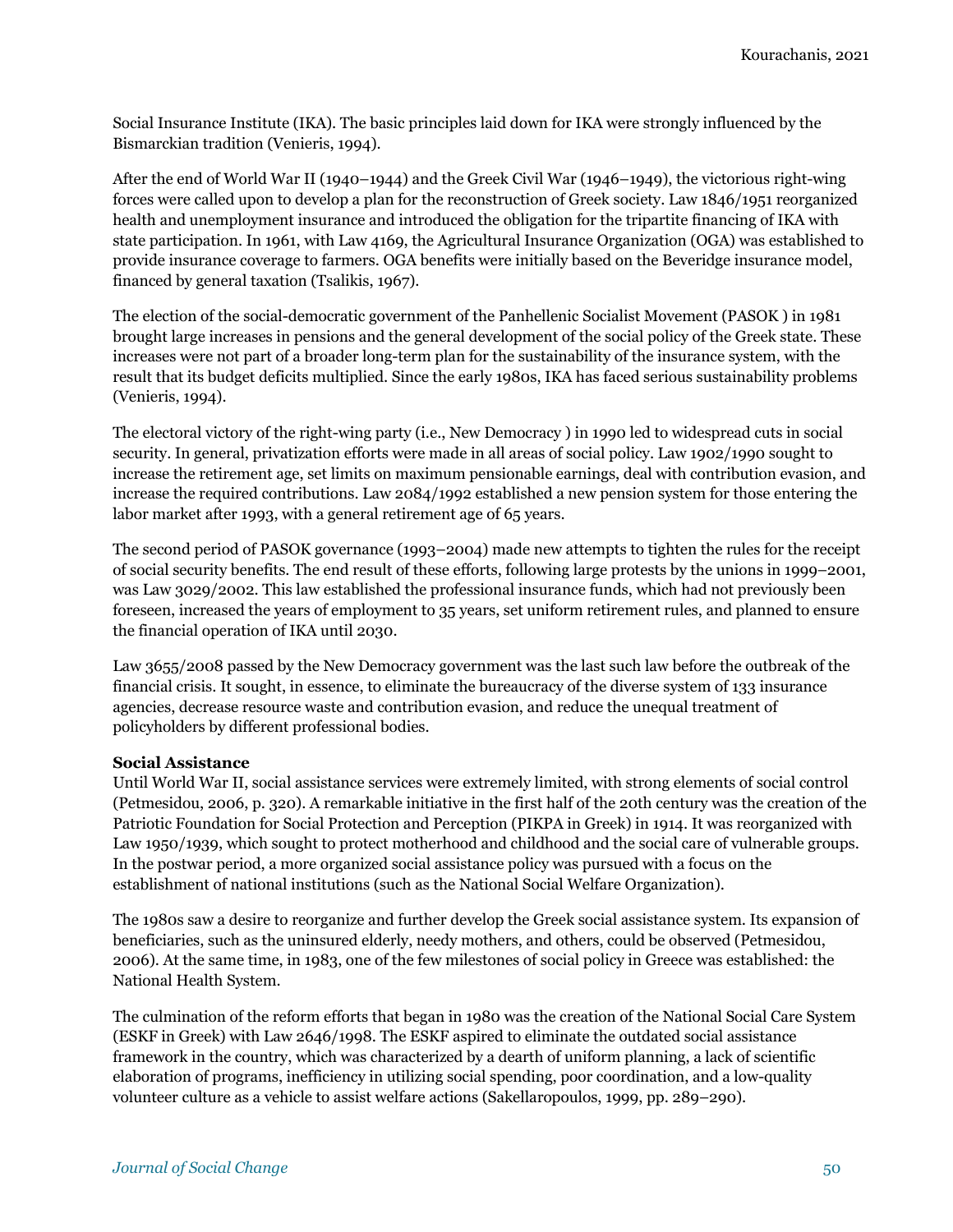Finally, the establishment of the National Center for Social Solidarity in 2003 aimed to coordinate the network of social support services to those parts of the population that were experiencing emergency needs. This Greek initiative was one of the most important projects in the context of social assistance until the onset of the economic crisis.

## **Social Security System Reforms During the Multiple Crises in Greece (2010–2020)**

The emergence of the economic crisis brought about painful changes in Greek society with a significant upsurge in social problems (Kouzis et al., 2019). According to available Eurostat data (2020), there has been a significant deterioration in social indicators in Greece. Indicatively, the poverty and social exclusion risk rate increased from 27.7% in 2010 to 35.7% in 2016; the unemployment rate from 7.8% in 2008 to 24.9% in 2015; the general unemployment rate jumped from 9.6% in 2009 to 27.5% in 2013; the long-term unemployment rate rose from 3.9% in 2008 to 18.2% in 2015; the material deprivation rate grew from 21.8% in 2008 to 40.7% in 2016; and the housing burden rate for poor households went from 18.1% in 2010 to 40.9% in 2016 (Eurostat, 2020).

Social policy is even more essential in difficult and harmful times (Venieris, 2015). In the Greek case, the changes that were promoted were in the opposite direction. As social problems intensified, the social security system underwent changes for the privatization and the residualization of its benefits (Dimoulas & Kouzis, 2018). Significant reductions in pensions, welfare, and family benefits as well as the weakening of social services were just some of the extensive rearrangements of the Greek social protection system during the crisis (Petmesidou, 2017). These changes are given more fully below.

#### **Social Insurance**

The economic crisis has given rise to a series of deconstructions of the social insurance system. These changes are taking place abruptly, a key trend being consolidating the privatization of the social insurance system by reducing its redistributive texture and strengthening its funded scheme elements. The spirit of the changes in the years of austerity seeks to form a mixed insurance protection economy with the retreat of the public pension system and an increase in contributions and required insurance years (Koumarianos, 2018).

The first phase of insurance reform in the austerity years occurred with Law 3863/2010 for private sector employees and the corresponding Law 3865/2010 for public sector employees. The PASOK government attempted to establish a new framework in the architecture of the insurance system. There were basically three main points of the insurance reform: first, the introduction of uniform rules for all policyholders; second, the new structure of the pension system; and third, the continuation of the project to unify the social insurance institutions.

Law 3918/2011 created the National Organization for the Provision of Health Services (EOPYY in Greek) with the aim of reorganizing the administrative structures of the health system. Despite its unifying logic, several problems arose during its operation for reasons such as the limits on insurance coverage to attempt cost savings and its congenital budget deficits as the debts of the consolidated insurance funds were transferred to it (Economou, 2018). Law 4052/2012 created the Common Auxiliary Insurance Fund, which includes the auxiliary pension funds of the public and private sectors and henceforth operates with individually funded nondefined contribution accounts (NDC). Law 4093/2012 ushered in new changes to retirement age limits, reductions in pensions, and the abolition of Christmas and Easter cash benefits. In particular, for the establishment of a pension right, the general age limit was set at 67 years with a minimum of 15 years of insurance payments. In addition, from January 1, 2013, a general condition of retirement was the completion of 40 years of insurance and being 62 years old.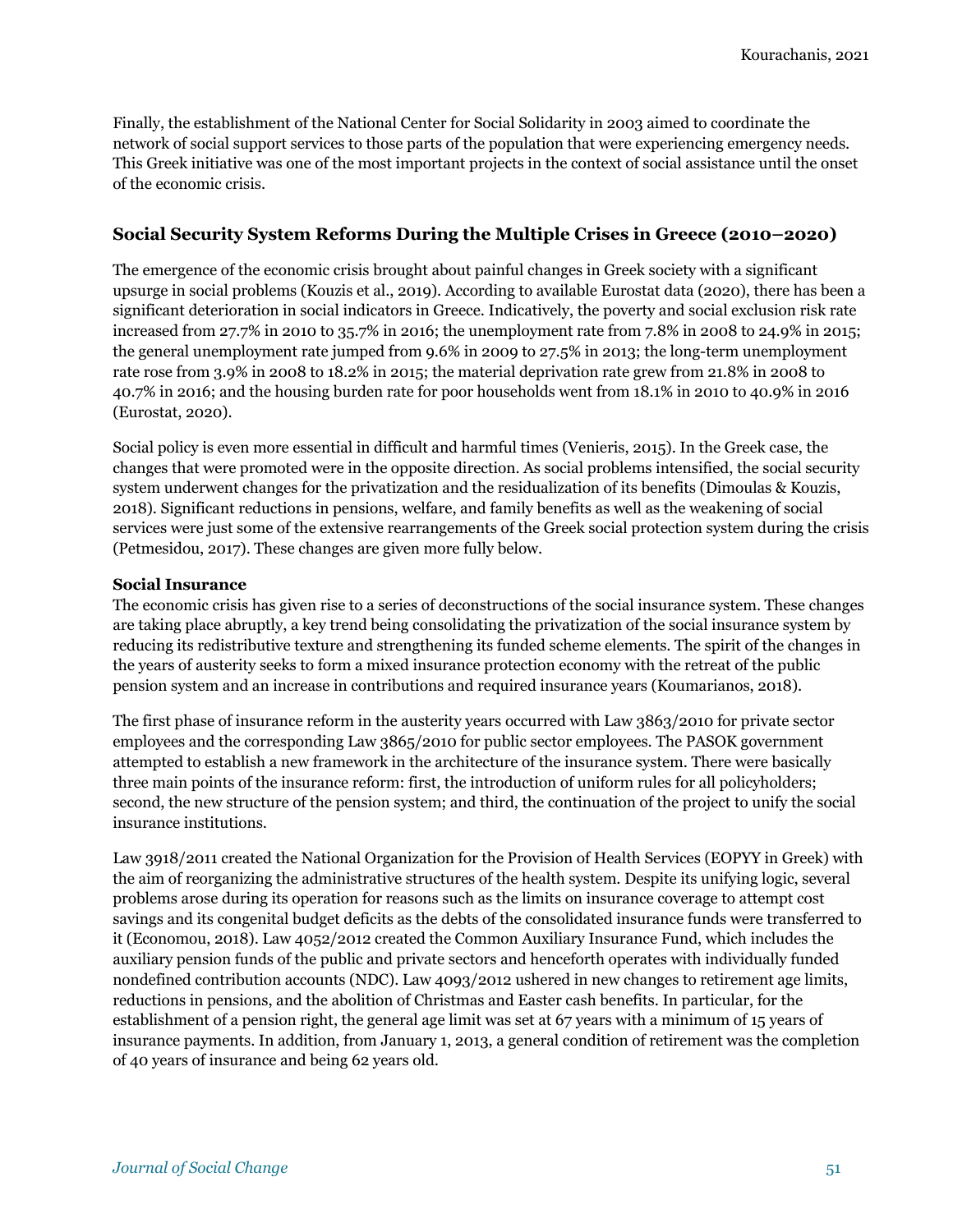The second phase of insurance reform was undertaken by the governing coalition of the Coalition of the Radical Left (SYRIZA in Greek) with the Independent Greeks-National Patriotic Alliance (ANEL in Greek; 2015–2019; a coalition between a radical left party with a populist right-wing party) with Law 4387/2016. This law established the Common Social Insurance Institution (EFKA) into which all insurance institutions were merged. In this way, EFKA is now the only provider of main pensions with uniform rules for all policyholders (even the self-employed). With this same law, the Common Fund of Auxiliary Insurance and Lump sum Benefits (ETEAEP in Greek) was established for the consolidation of all auxiliary insurance funds and lump-sum funds. The same logic applies to uniform contribution rules for all insured persons, uniform rules for the collection of insurance contributions, and the consolidation of pension benefits. EFKA now pays the national and the contributory pension. The national pension, which is funded by the state, is paid to those who have completed at least 15 years of insurance payments. The contributory pension is calculated based on the average monthly salary of the insured individual for the entire duration of their life insurance and is paid by the insurance companies.

The fundamental change in the architecture of the social insurance system reveals at least two major rearrangements. The introduction of a common main pension paid from general taxation establishes a solidarity relationship between citizens, moving away from the solidarity relationship between insured employees. The income level at which it is set reveals that its main purpose is the management of extreme poverty. However, the introduction of notional defined contributions introduces the individual reimbursement and shifts the responsibility for ensuring a decent pension to the insured citizen. In this way, workers who are most vulnerable to the risk of unemployment and/or low-paid and precarious work are the most affected (Koumarianos, 2018).

A new insurance intervention is currently being conceived during the COVID-19 pandemic. The New Democracy government (2019) established a committee of experts headed by Professor Christoforos Pissarides to draft a report with proposals for the country's growth policy. The Pissarides report was published in July 2019 and made proposals for the further reduction of the public character of social insurance. The package of proposals focuses in particular on reducing employee insurance contributions, eliminating the solidarity contribution, developing second (auxiliary) and third (private) social insurance pillars with private savings incentives, and the transition from a distributive to an auxiliary pension-funded system, all of which are central points of the forthcoming insurance reform (Pissarides, 2020).

The period of economic crisis and austerity policies, therefore, brought about structural cuts within the philosophy of the Greek social insurance system. The crisis presented a series of major consolidations of insurance bodies and rules that have been pending for decades to, almost exclusively, reduce pension expenses. The new structure of the insurance system is a vehicle for serving the broader modern goals and orientations of social policy: an assistance-type pension coverage for those in extreme poverty and a funded, individual investment for those who can afford insurance services (Kourachanis, 2021).

#### **Social Assistance**

Within this context of the residualization of social protection during the years of the Greek crisis, the provision of social assistance has undergone significant changes. In general, there has been a further tightening of the criteria for the reimbursement of benefits with extensive cuts in funding. However, the most important measure could be considered the introduction of the basic assistance pension (Matsaganis, 2012), as described previously. Law 3996/2011 tightens the performance criteria of pensioners' social solidarity allowance (EKAS) (Feronas, 2019).

A first, horizontal form of intervention during the economic crisis was implemented in the context of fiscal adjustment programs. Its purpose was to develop urgent intervention measures to mitigate the extreme social consequences of the implementation of the austerity commitments. Characteristic here is the creation of the Social Structures for Immediate Poverty Management, co-financed by the European Social Fund and with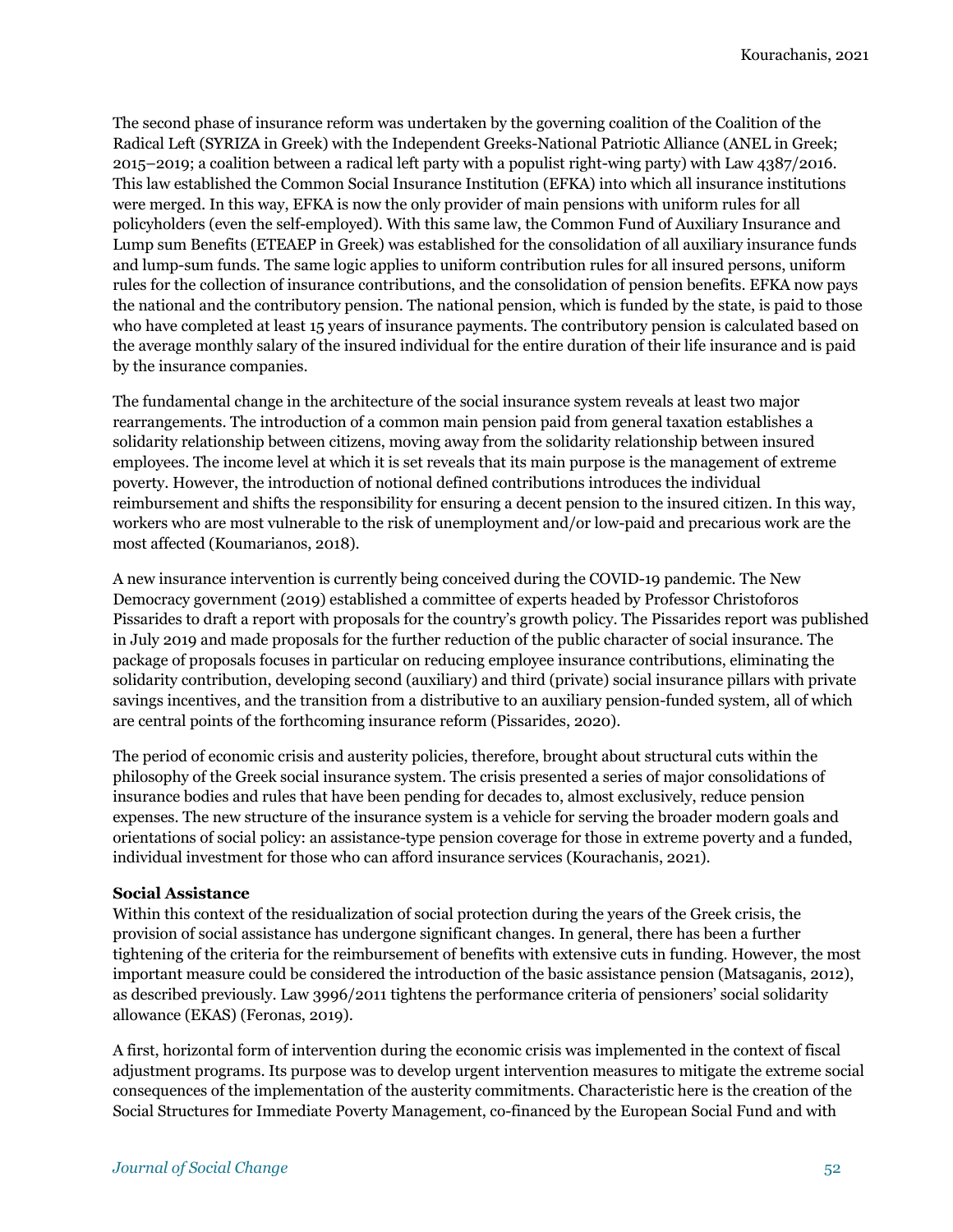municipalities and nongovernmental organizations as the implementing bodies. Structures such as social groceries, social clinics, social pharmacies, time banks, homeless shelters, and homeless daycare centers have been established to relieve vulnerable groups from the adverse effects of austerity (Kourachanis, 2015).

At the end of 2014, the implementation of actions by the Food Aid Fund for the Poor (TEVA in Greek) was approved. TEVA is intended to distribute food and basic material assistance and accompanying services (TEVA, 2014, pp. 3, 5–6) for individuals and families living in conditions of extreme poverty. In 2016, community centers were established to act as the core of the expanded one-stop services. Their operation seeks to develop a local reference point for the connection of citizens with all social programs and services implemented in the intervention area (Sakellaropoulos et al., 2019).

The most fundamental change in social assistance in the crisis years has been the institutionalization of the guaranteed minimum income (GMI) (Dimoulas, 2017; Lalioti, 2017). From the limited research efforts to date, it is clear that the GMI is not effective in tackling extreme poverty. On the contrary, it ensures the absolutely necessary material conditions for its beneficiaries to survive, as only the pillar of income support has been fully implemented to date. With such an application, conditions of welfare dependency are quite possible as the beneficiaries tend to remain in the program for a long time without being able to become autonomous from it (Sakellaropoulos et al., 2019).

During the COVID-19 pandemic, the New Democracy government (2019) introduced a new codification of bankruptcy legislation. In the framework of Law 4738/2020, during the bankruptcy process, debts to banks are served first, with absolute priority. Any debts to public organizations and insurance funds are served only secondarily. The request for any out-of-court debt settlement procedure is evaluated by the banks. At the same time, Law 4738/2020 also removes any framework for the protection of the primary residence for overindebted households. In the vast majority of cases, the households whose property is confiscated are provided with the right to rent it for 12 years. The state will provide a partial rent subsidy and there will be a right to repurchase the property at the end of the lease, at a commercial value determined by the banks. Finally, if 3 months' rent goes unpaid, the debtor will be evicted (Papadopoulou & Kourachanis, 2021).

Social assistance in Greece to this day remains marginalized both in terms of services and income support. The safety net, even before the outbreak of the crisis, was perforated and unprepared to manage its adverse consequences (Feronas, 2018). A range of gaps left some groups vulnerable, such as the long-term unemployed, new entrants to the labor market, precarious workers, the self-employed in need, poor families, people with disabilities, and low-income pensioners (Matsaganis, 2012).

## **Conclusions**

In this article, I presented the relationship between social change and the welfare state through the examination of the Greek case. This was done with an analysis of the social security system, the backbone of the Greek welfare state. The analysis shows that, despite the significant differences found in the development of the welfare state in Greece compared to the countries of Western Europe, there has been a race to the bottom in recent years.

Based on the literature review, social changes may stem from economic, political, and cultural influences. The shift to the Keynesian model of the welfare state in Western Europe is attributed, among other things, to industrialization, the modernization of capitalist societies, the demands of the working class, and economic and institutional reforms. The changes that led to the rise of the neoliberal welfare state from the 1970s onward are attributed to the impact of new social risks, such as globalization, the postindustrial society, demographic aging and changes in family structure, the weakening of the role of the state, and the strengthening of the role of business. The changes brought about by the Great Recession of 2008 are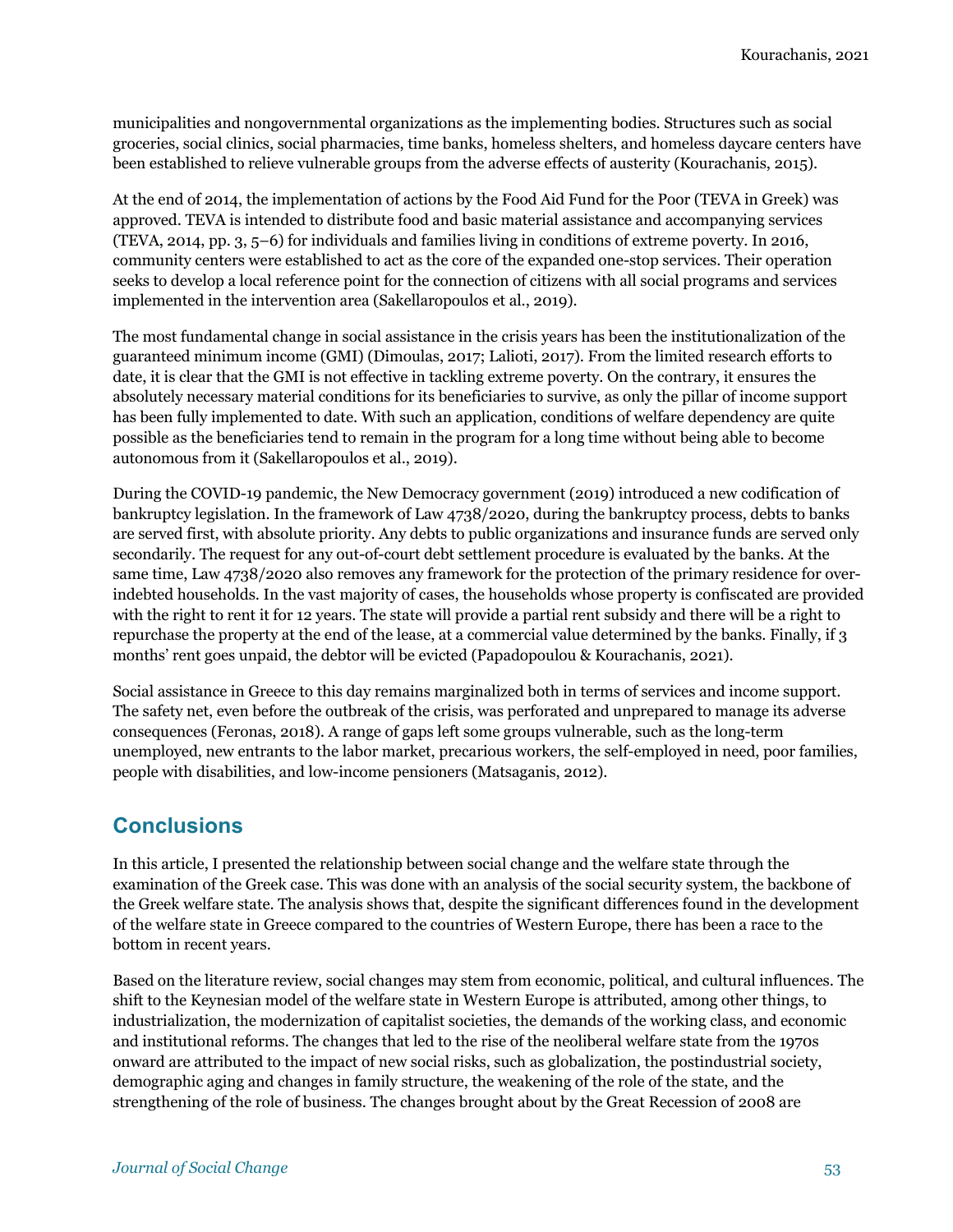interpreted as the culmination of fiscal constraints that began in the 1970s. In this context, over-indebtedness is used as a vehicle to extend the dominance of the financial system. The promoted changes are legitimized through the construction of a discourse of obligatory and necessary cuts, which lead to the residualization of the neoliberal welfare state.

The social changes that have affected the fluctuations in the Greek social security system have different starting points but converge in their direction with the model of neoliberal residualization of social protection systems. The Greek social insurance system was built on a shaky foundation with inherent weaknesses—the fragmentation of institutions and services, inequalities in access to social benefits for different occupational and social groups, clientelistic networks, the lack of the willpower to make bold reforms in the face of political upheaval, social inequalities, inefficient social spending in tackling poverty, and the distorted and financially unsustainable structure of the insurance system—as well as the weak presence and charitable mentality of social assistance structures.

The reform efforts in the Greek social security system during the period of economic crisis have led to the development of a philosophy of the convergence of the character of social policy with the wider transformations that are occurring in European welfare states. Consolidating a framework of residual welfare policies for the extremely poor and developing a privatized insurance coverage model for those employees who have access to it are central features of modern developments internationally. The economic crisis and its management policies are the vehicle for fulfilling these deregulations that lead to a social policy model that does not guarantee, or serve, the goal of a dignified life for citizens.

The current period of the COVID-19 pandemic leads to a more extreme philosophy of self-protection and individual responsibility and the state's abstention from the management of social problems. This is evident from the ongoing efforts to move to a funded insurance system as well as from the removal of protection for the primary residence in the event of bankruptcy. The developments of the last decade signify the processes of social change with a negative social character that lead only to a further escalation of social inequalities.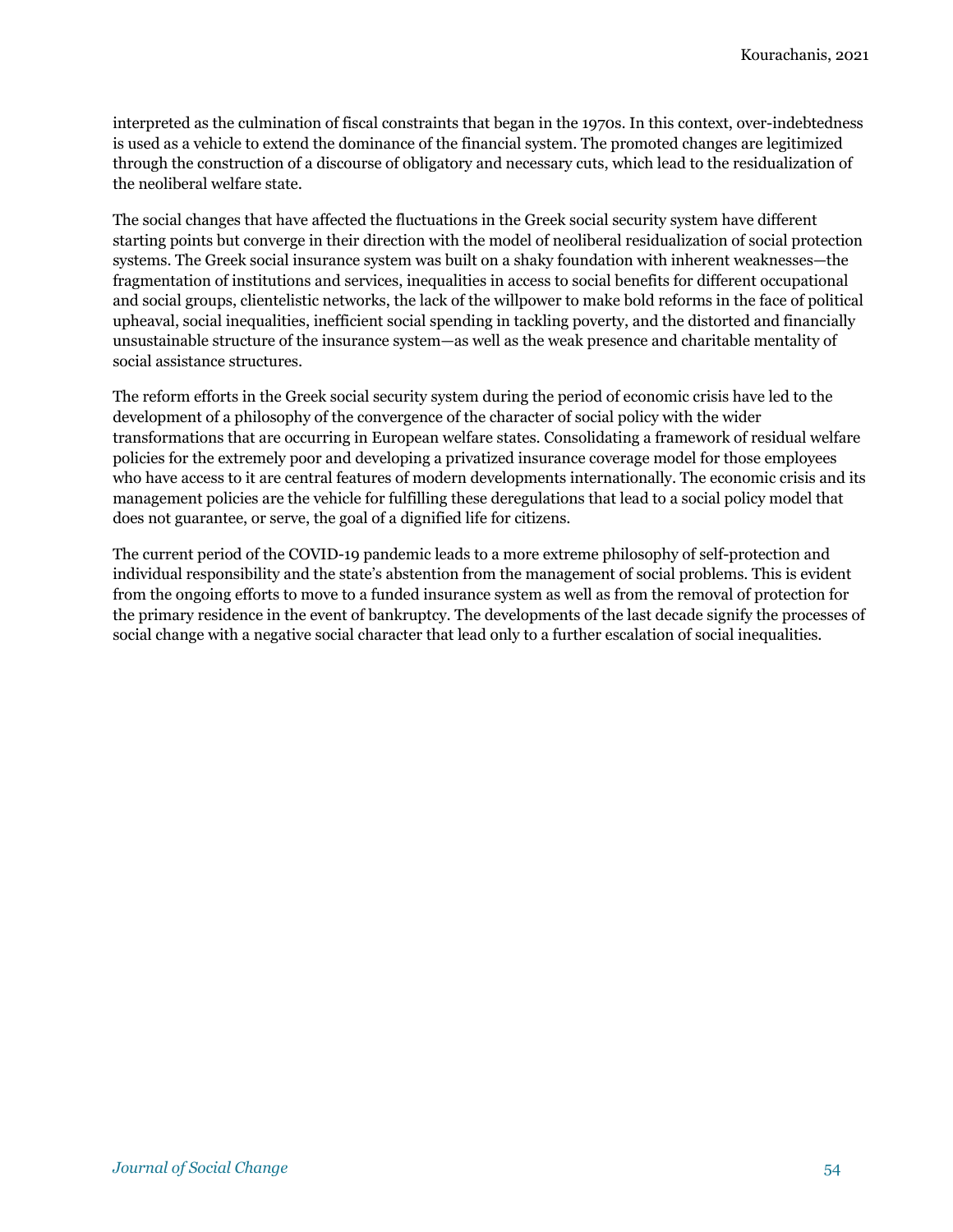## **References**

- Abel-Smith, B. (1959). Social security. In M. Ginsberg (Ed.), *Law and opinion in England in the 20th century*. University of California Press.
- Abel-Smith, B., & Townsend, P. (Eds.) (1984). *Social security, the real agenda: The Fabian Society's response to the government's review of social security*. Fabian Society.
- Abercrombie, N., Hill, S., & Turner, B. S. (1984). *The Penguin dictionary of sociology.* Penguin Books Ltd.
- Béland, D., & Waddan, A. (2012). *The politics of policy change. Welfare, Medicare, and social security reform in the United States.* Georgetown University Press.
- Dimoulas, C. (2017). The implementation of the SSI in Greece. Journal of the Hellenic Social Policy Association*, 7,* 7–24 (in Greek).
- Dimoulas, C., & Kouzis, I. (Eds.) (2018). *Crisis and social policy. Deadlocks and solutions.* Topos (in Greek).
- Economou, C. (2018). The impact of the economic crisis and the memoranda on the Greek health system. In C. Dimoulas & I. Kouzis (Eds.), *Crisis and social policy. Deadlocks and solutions.* Topos (in Greek).
- Eurostat (2020). *Eurostat Database,* November 29, 2020, http://ec.europa.eu/eurostat/data/database
- Fairclough, Ν. (1992). *Discourse and social change.* Polity Press.
- Feronas, A. (2018). Social assistance in crisis Greece: The "poor relative" in the vortex of neoliberal austerity. In C. Dimoulas & I. Kouzis (Eds.), *Crisis and social policy. Deadlocks and solutions.* Topos (in Greek).
- Feronas, A. (2019). *Social exclusion and social solidarity in crisis Greece.* Topos (in Greek).
- Ferrera, M. (1996). The "southern model" of welfare in social Europe. *Journal of European Social Policy*, *6*(1), 17–37. https://doi.org/10.1177/095892879600600102
- Flora, P., & Alber, J. (1981). Modernization, democratization and the development of welfare states in Western Europe. In P. Flora & A. J. Heidenheimer (Eds.), *Development of welfare states in Europe and America.* Routledge*.*
- Fouskas, V. K., & Dimoulas, C. (2013). *Greece, financialization and the EU. The political economy of debt and destruction*. Palgrave Macmillan.
- Giddens, A. (1997). *Sociology* (3rd ed.). Polity Press.
- Heyes, J., Lewis, P., & Clark, I. (2012). Varieties of capitalism, neoliberalism and the economic crisis of 2008– ? *Industrial Relations Journal, 43*(3), 222–241. https://doi.org/10.1111/j.1468-2338.2012.00669.x
- Hill, M. (1980). *Understanding social policy.* Blackwell Publishers.
- Hollanders, D., & Vis, B. (2013). Voters' commitment problem and reforms in welfare programs. *Public Choice, 155,* 433–448. https://doi.org/10.1007/s11127-011-9872-1
- Jimenez, J., Pasztor, E.M., Chambers, R. and Fujii, C.P. (2014), *Social Policy and Social Change. Toward the Creation of Social and Economic Justice,* London: Sage.
- Iversen, T., & Soskice, D. (2013, June 3). *A structural-institutional explanation of the Eurozone crisis* [Paper presented at the Political Economy Workshop at the London School of Economics]. http://www.people.fas.harvard.edu/~iversen/PDFfiles/Iversen&Soskice\_euro2015.pdf
- Iversen, T., Soskice, D., & Hope, A. (2016). The Eurozone and political economic institutions. *Annual Review of Political Science, 19,* 163–185.
- Kerr, C., Dunlop, J. T., Harbison, F. H., & Myers, C. A. (1960). *Industrialism and industrial man: The problems of labour and management in economic growth.* Harvard University Press.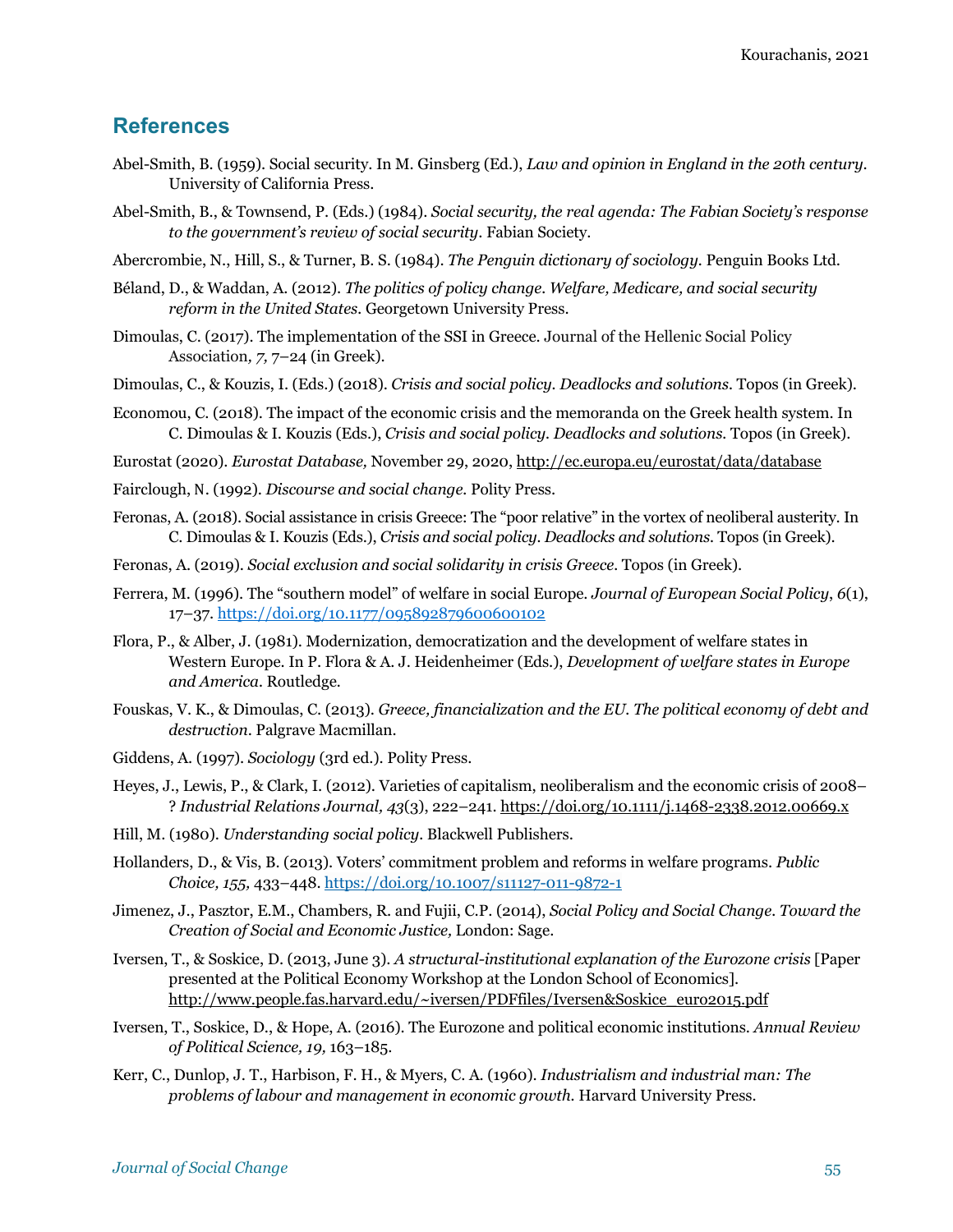Korpi, W. (1983). *The democratic class struggle*. Routledge & Kegan Paul.

- Kotsonopoulos, L. (2016). *The lost consensus. Welfare state, capitalism and democracy.* Sakis Karagiorgas Foundation (in Greek).
- Koumarianos, E. (2018). The Greek social insurance during the crisis. In C. Dimoulas & I. Kouzis (Eds.), *Crisis and social policy. Deadlocks and solutions*. Topos (in Greek).
- Kourachanis, N. (2015). Confronting homelessness in Greece during the economic crisis. *Social Cohesion and Development*, *10*(2), 113–129. https://doi.org/10.12681/scad.9976
- Kourachanis, N. (2020). *Citizenship and social policy. From post-war development to permanent crisis.*  Palgrave Macmillan.
- Kourachanis, N. (2021). The evolution of social security system in Greece. In M. Żakowska & D. Domalewska (Eds.), *Social security in the Balkans: An overview of social policy in Croatia, Albania, Bosnia and Hercegovina, Greece, Romania and Bulgaria.* Vol. 1. Brill Publications.
- Kouzis, I., Dimoulas, C., & Karlaganis, P. (2019). The social impact of memoranda in Greece. GUE/LEFT, Athens: European Parliament.
- Lalioti, V. (2017). *Minimum guaranteed income. The chronicle of a proposed measure*. Gutenberg (in Greek).
- Lazzarato, M. (2011). *The making of the indebted man: An essay on the neoliberal condition.* Semiotext(e).
- Matsaganis, M. (2012). Social policy in hard times: The case of Greece. *Critical Social Policy, 32*(3), 406–421. https://doi.org/10.1177/0261018312444417
- May, V. (2011). Self, belonging and social change. *Sociology, 45*(3), 363–378. https://doi.org/10.1177/0038038511399624
- McBride, S., Mahon, R., & Boychuk, G. (Eds.). (2015). *After '08: Social policy and the global financial crisis.* UBC Press.
- McCashin, Α. (2019). *Continuity and change in the welfare state: Social security in the Republic of Ireland.* Palgrave Macmillan.
- O'Connor, J. (1973). *The fiscal crisis of the state.* St. Martin's Press.
- Offe, C. (1984). *Contradictions of the welfare state.* MIT Press.
- Papadopoulou, D., & Kourachanis, N. (2021). The "bankruptcy law" as a dimension of neoliberalism, responsibility and authoritarianism during the Covid-19 pandemic. In A. Kapsalis, E. Koumarianos, & N. Kourachanis (Eds.), *Social policy between authoritarianism and the pandemic COVID-19.* Topos (in Greek).
- Papatheodorou, C. (2015). Economic crisis, poverty and deprivation in Greece. The impact of neoliberal remedies. In S. Mavroudeas (Ed.), *Greek capitalism in crisis: Marxist analyses*. Routledge.
- Petmesidou, M. (2006). Social care services: "Catching up" amidst high fragmentation and poor initiatives for change. In M. Petmesidou and E. Mossialos (Eds.), *Social policy developments in Greece.* Ashgate.
- Petmesidou, M. (2014). Preface. From the golden age to the age of crisis. In G. Esping-Andersen (Ed.), *The three worlds of welfare capitalism.* Topos (in Greek).
- Petmesidou, M. (2017). Welfare reform in Greece: A major crisis, crippling debt conditions and stark challenges ahead. In P. Taylor-Gooby, B. Leruth, & H. Chung (Eds.), *After austerity. Welfare state transformation in Europe after the Great Recession.* Oxford University Press.
- Petmesidou-Tsoulouvi, M. (1984). Approaches to the subject of the underdevelopment of the Greek social formation: A critical view. *Synchrona Themata*, *22,* 13–30 (in Greek).